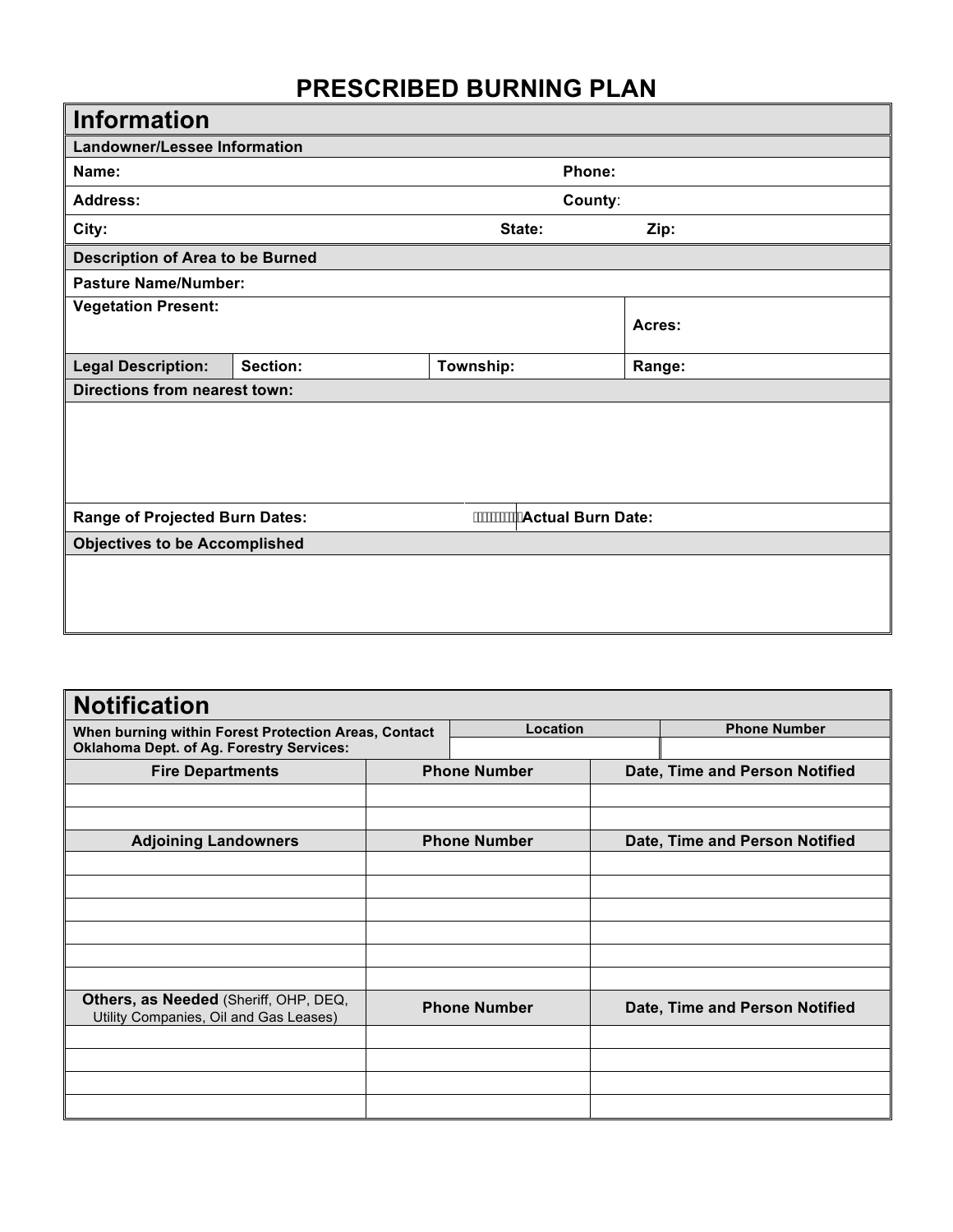# **Pre-Burn Preparations**

**– Describe management needed prior to burn in order to successfully accomplish burn and meet objectives.**  (Grazing management, fireguard preparation, burning of bush piles; etc.)

**Firebreak Types and Location Around Burn Unit** 

| <b>Fuel Conditions</b>  |       |                |        |       |                      |        |
|-------------------------|-------|----------------|--------|-------|----------------------|--------|
|                         |       | <b>Desired</b> |        |       | Actual (day of burn) |        |
| <b>Fine Fuel Amount</b> | Light | TModerate      | 1Heavv | Light | <b>IModerate</b>     | lHeavv |
| <b>Fuel Continuity</b>  | Good  | Fair           | Poor   | Good  | ⊦Fair                | l Poor |

| <b>Prescribed Weather Conditions</b> |                      |                      |  |  |  |  |  |
|--------------------------------------|----------------------|----------------------|--|--|--|--|--|
| <b>Prescription</b>                  | <b>Desired Range</b> | <b>Maximum Range</b> |  |  |  |  |  |
| Temperature (F)                      |                      |                      |  |  |  |  |  |
| Relative Humidity (%)                |                      |                      |  |  |  |  |  |
| <b>Wind Direction</b>                |                      |                      |  |  |  |  |  |
| Wind Speed (mph)                     |                      |                      |  |  |  |  |  |

| <b>Smoke Management Considerations</b> |                                                                           |                                 |                                             |                         |  |  |  |
|----------------------------------------|---------------------------------------------------------------------------|---------------------------------|---------------------------------------------|-------------------------|--|--|--|
|                                        | <b>Sensitive Areas Identified</b>                                         | <b>Direction from Burn Area</b> |                                             | <b>Distance to Area</b> |  |  |  |
|                                        |                                                                           |                                 |                                             |                         |  |  |  |
|                                        |                                                                           |                                 |                                             |                         |  |  |  |
|                                        |                                                                           |                                 |                                             |                         |  |  |  |
|                                        |                                                                           |                                 |                                             |                         |  |  |  |
|                                        |                                                                           |                                 |                                             |                         |  |  |  |
|                                        |                                                                           |                                 |                                             |                         |  |  |  |
|                                        |                                                                           |                                 |                                             |                         |  |  |  |
|                                        | <b>Other Smoke Management Considerations</b>                              |                                 |                                             |                         |  |  |  |
| <b>Category Day</b>                    | <b>Preferred Category Day</b>                                             |                                 | <b>Actual Category Day</b><br>(day of burn) |                         |  |  |  |
| <b>Dispersion</b>                      | <b>Preferred Dispersion</b>                                               |                                 | <b>Actual Dispersion</b>                    |                         |  |  |  |
| <b>Conditions</b><br><b>Conditions</b> |                                                                           |                                 | Conditions (day of burn)                    |                         |  |  |  |
|                                        | Attach Smoke Screening Map or Smoke Dispersion Forecast to plan as needed |                                 |                                             |                         |  |  |  |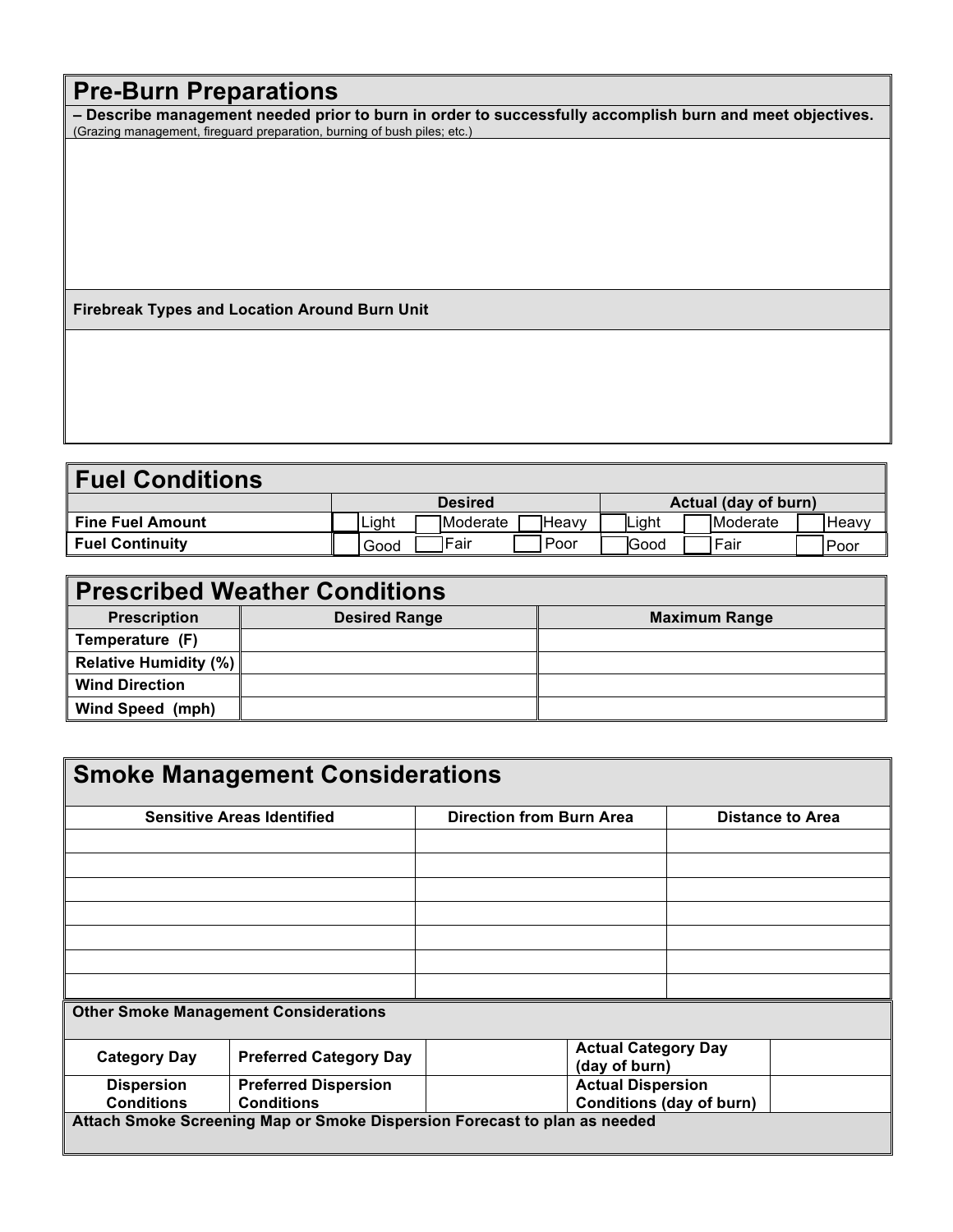| <b>Pre-Burn Checklist</b>                       |                                   |                                        |                     |  |  |  |
|-------------------------------------------------|-----------------------------------|----------------------------------------|---------------------|--|--|--|
|                                                 | <b>Present</b><br>in burn<br>unit | If Present Action Needed / Recommended | <b>Accomplished</b> |  |  |  |
| <b>Brush Piles</b>                              |                                   |                                        |                     |  |  |  |
| Pens/Barns                                      |                                   |                                        |                     |  |  |  |
| Oil/Gas/Pipelines/<br><b>Utility Structures</b> |                                   |                                        |                     |  |  |  |
| <b>Fences</b>                                   |                                   |                                        |                     |  |  |  |
| <b>Homes/Cabins</b>                             |                                   |                                        |                     |  |  |  |
| <b>Windmills/Watering</b><br><b>Facilities</b>  |                                   |                                        |                     |  |  |  |
| <b>Feeding Facilities/Hay</b><br><b>Storage</b> |                                   |                                        |                     |  |  |  |
| <b>Equipment/Vehicles</b>                       |                                   |                                        |                     |  |  |  |
| <b>Wildlife Habitat Areas</b>                   |                                   |                                        |                     |  |  |  |
|                                                 |                                   |                                        |                     |  |  |  |
|                                                 |                                   |                                        |                     |  |  |  |
|                                                 |                                   |                                        |                     |  |  |  |

| <b>Observed Weather</b>                                             |                                              | For Pre & Post-Burn Weather Monitor Available Weather Sources |  |  |  |  |  |
|---------------------------------------------------------------------|----------------------------------------------|---------------------------------------------------------------|--|--|--|--|--|
|                                                                     | <b>Burn Site Observed Weather Conditions</b> |                                                               |  |  |  |  |  |
| <b>Observation Time</b>                                             |                                              |                                                               |  |  |  |  |  |
| <b>Temperature</b>                                                  |                                              |                                                               |  |  |  |  |  |
| <b>Relative Humidity</b>                                            |                                              |                                                               |  |  |  |  |  |
| <b>Wind Direction</b>                                               |                                              |                                                               |  |  |  |  |  |
| <b>Wind Speed</b>                                                   |                                              |                                                               |  |  |  |  |  |
| ATTACH COPY OF OK-FIRE PRESCRIPTION PLANNER AND OR WEATHER FORECAST |                                              |                                                               |  |  |  |  |  |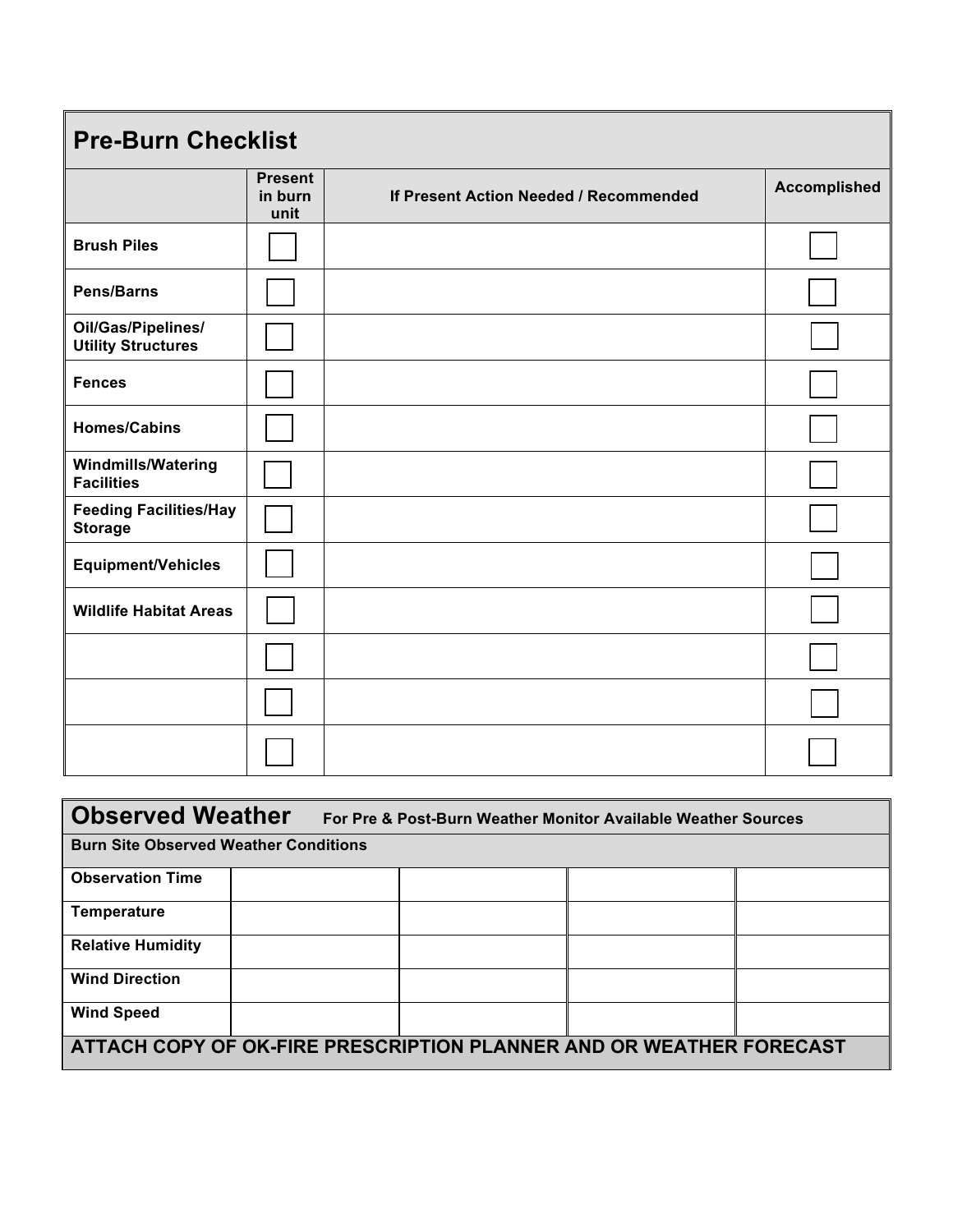| <b>Equipment</b>                            | <b>Desired</b><br>on burn | <b>Number</b><br><b>Available at</b><br><b>Burn</b> | <b>Comments/Other Considerations</b> |
|---------------------------------------------|---------------------------|-----------------------------------------------------|--------------------------------------|
| <b>Drip Torch/Ignition</b><br><b>Device</b> |                           |                                                     |                                      |
| Matches\Lighter                             |                           |                                                     |                                      |
| <b>Shovel</b>                               |                           |                                                     |                                      |
| Rake                                        |                           |                                                     |                                      |
| <b>Backpack pump</b>                        |                           |                                                     |                                      |
| Flapper/Swatter                             |                           |                                                     |                                      |
| Chainsaw                                    |                           |                                                     |                                      |
| <b>Leaf Blower</b>                          |                           |                                                     |                                      |
| <b>Pumper</b><br><b>Units/Sprayers</b>      |                           |                                                     |                                      |
| <b>ATV Sprayers</b>                         |                           |                                                     |                                      |
| ATV/4-Wheelers                              |                           |                                                     |                                      |
| <b>Utility Vehicle (UTV)</b>                |                           |                                                     |                                      |
| <b>Torch Fuel</b>                           |                           |                                                     |                                      |
| <b>Pump Fuel</b>                            |                           |                                                     |                                      |
| 2-Cycle Fuel                                |                           |                                                     |                                      |
| Weather<br>Instrument/Kit                   |                           |                                                     |                                      |
| <b>Two-Way Radios</b>                       |                           |                                                     |                                      |
| <b>Cell Phone</b>                           |                           |                                                     |                                      |
| <b>Drinking water</b>                       |                           |                                                     |                                      |
| <b>Fence Pliers/Bolt</b><br><b>Cutters</b>  |                           |                                                     |                                      |
| <b>Road Signs</b>                           |                           |                                                     |                                      |
| <b>Stop/Go Signs</b>                        |                           |                                                     |                                      |
| <b>NOAA Radio</b>                           |                           |                                                     |                                      |
|                                             |                           |                                                     |                                      |
|                                             |                           |                                                     |                                      |
|                                             |                           |                                                     |                                      |
|                                             |                           |                                                     |                                      |
|                                             |                           |                                                     |                                      |
|                                             |                           |                                                     |                                      |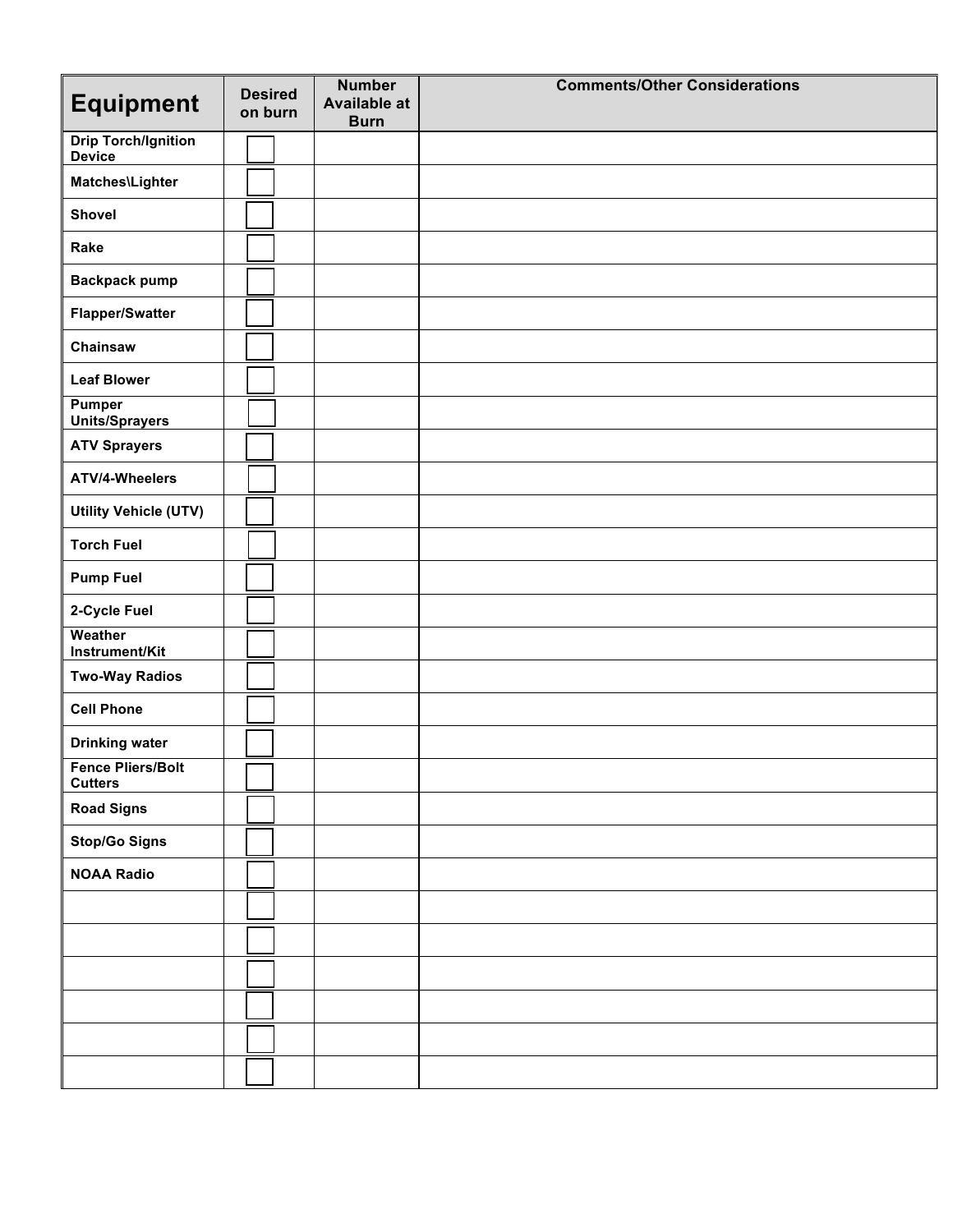| <b>Crew Members</b>         |  |  |  |  |  |  |
|-----------------------------|--|--|--|--|--|--|
| <b>Crew Members Present</b> |  |  |  |  |  |  |
|                             |  |  |  |  |  |  |
|                             |  |  |  |  |  |  |
|                             |  |  |  |  |  |  |
|                             |  |  |  |  |  |  |
|                             |  |  |  |  |  |  |
|                             |  |  |  |  |  |  |
|                             |  |  |  |  |  |  |
|                             |  |  |  |  |  |  |
|                             |  |  |  |  |  |  |
|                             |  |  |  |  |  |  |

### **Ignition Plan**

**Draw and write ignition plan and add as attachment to fire plan** 

| Go-No Go Check List If answer to any is NO, do not burn until corrected |                  |                                 |                  |  |  |  |
|-------------------------------------------------------------------------|------------------|---------------------------------|------------------|--|--|--|
| <b>Firebreaks prepared</b>                                              | <b>Yes</b><br>No | Adequate crew available         | No<br>res        |  |  |  |
| <b>Neighbors contacted</b>                                              | No.              | Smoke management goals          | No               |  |  |  |
|                                                                         | Yes              | within prescription             | Yes              |  |  |  |
| Fire departments contacted                                              | No.              | Crew briefed on plan and safety | Yes              |  |  |  |
|                                                                         | <b>Yes</b>       | hazards                         | No               |  |  |  |
| <b>Weather conditions within</b>                                        | Yes              | Can burn objectives be met      | No               |  |  |  |
| prescription                                                            | No.              |                                 | Yes              |  |  |  |
| <b>Equipment ready</b>                                                  | Yes<br>No.       | All hazards in unit identified  | Yes<br><b>No</b> |  |  |  |

### **Escaped Fire Plan**

- **1. If fire escapes all ignition stops until escape is contained, unless needed to control the fire**
- **2. Use standard fire suppression methods to control escaped fire**
- **3. If fire cannot be contained by standard methods other tactics will be used (i.e. backfires)**
- **4. If other methods do not work or are not practical fire boss or designated person will call for assistance**

| This Prescribed Burn plan was prepared by: |       |  |  |  |
|--------------------------------------------|-------|--|--|--|
| Name:                                      | Date: |  |  |  |